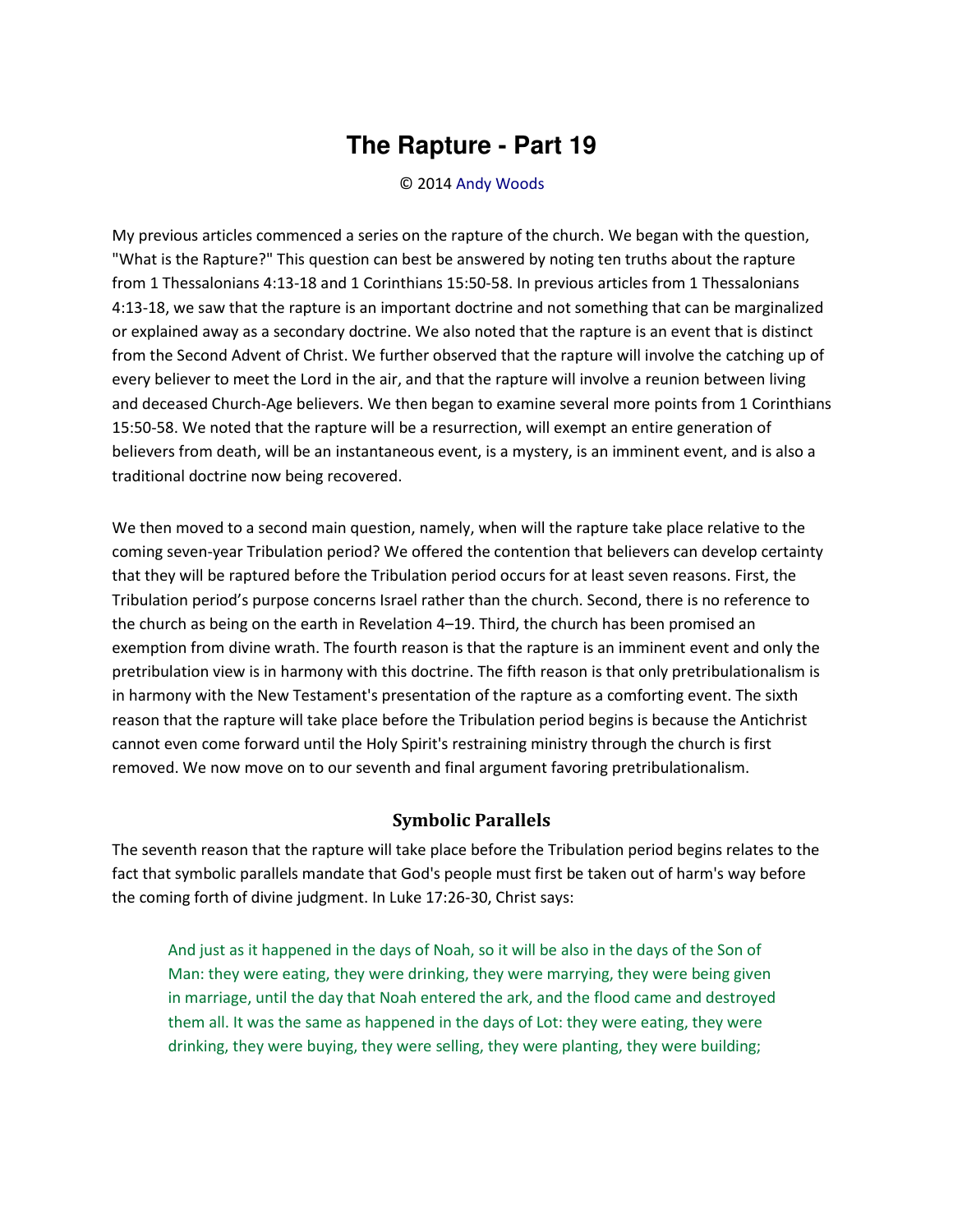but on the day that Lot went out from Sodom it rained fire and brimstone from heaven and destroyed them all. It will be just the same on the day that the Son of Man is revealed.

Here, Christ explains that in order to understand God's paradigm or pattern for end time judgment, two historical events must first be studied and comprehended. These two events are the Flood the came in Noah's Day as well as the destruction of Sodom and Gomorrah in the days of Lot. What do both events have in common? In both instances, God's people were removed from harm's way before judgment came. Peter made the identical point in 2 Peter 2:4-9:

For if God ... did not spare the ancient world, but preserved Noah, a preacher of righteousness, with seven others, when He brought a flood upon the world of the ungodly; and *if* He condemned the cities of Sodom and Gomorrah to destruction by reducing *them* to ashes, having made them an example to those who would live ungodly *lives* thereafter; and *if* He rescued righteous Lot, oppressed by the sensual conduct of unprincipled men (for by what he saw and heard *that* righteous man, while living among them, felt *his* righteous soul tormented day after day by *their* lawless deeds),*then* the Lord knows how to rescue the godly from temptation, and to keep the unrighteous under punishment for the day of judgment.

Linguistically, Peter's point here constitutes an extended "if–then" clause. The "if" portion states the premise and the "then" portion furnishes the logical conclusion. The "if" portion or the premise is found in verses 4-8. The "then" portion or the conclusion is found in verse 9. Peter's point is that "if" God protected Noah and his family safely in the ark before the floodwaters came upon the earth, and if God similarly removed Lot before Sodom was destroyed, "then the Lord knows how to rescue the godly from temptation, and to keep the unrighteous under punishment for the day of judgment." Thus, here Peter re-articulates what Christ already said in Luke 17:26-30. In both historical events (Flood and Sodom), God's people were removed from harm's way before judgment came.

Let's look at these two events from biblical history a little more closely. Before the floodwaters came, God removed Enoch from the earth. The coming of the Flood is narrated in Genesis 7. However, two chapters earlier Genesis 5:24 reports, "Enoch walked with God; and he was not, for God took him." Also, before the floodwaters came, Noah and his family were tucked safely and securely inside the ark. Genesis 7:6-24 says:

Now Noah was six hundred years old when the flood of water came upon the earth. Then Noah and his sons and his wife and his sons' wives with him entered the ark because of the water of the flood. Of clean animals and animals that are not clean and birds and everything that creeps on the ground, there went into the ark to Noah by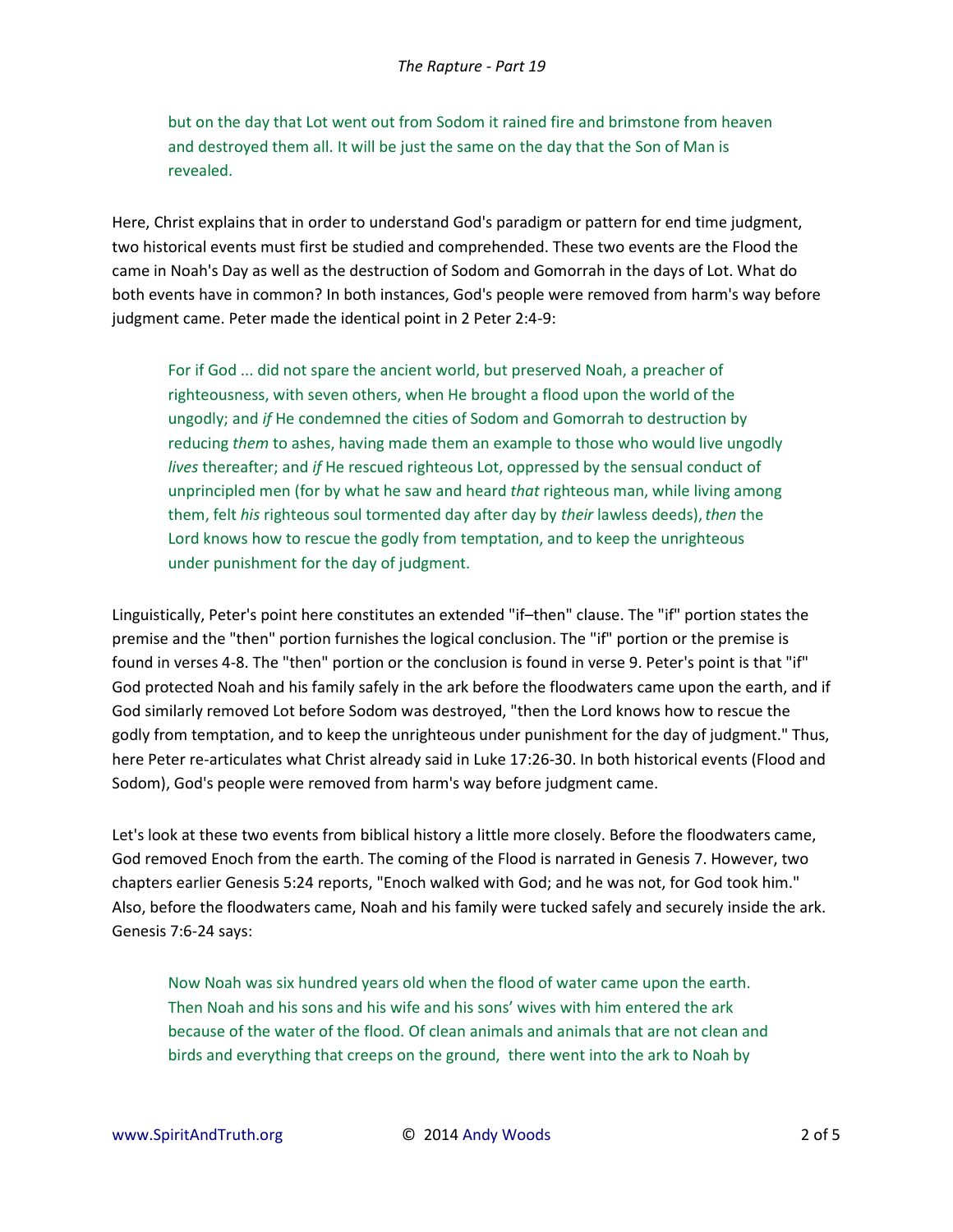twos, male and female, as God had commanded Noah. It came about after the seven days, that the water of the flood came upon the earth. In the six hundredth year of Noah's life, in the second month, on the seventeenth day of the month, on the same day all the fountains of the great deep burst open, and the floodgates of the sky were opened. The rain fell upon the earth for forty days and forty nights. On the very same day Noah and Shem and Ham and Japheth, the sons of Noah, and Noah's wife and the three wives of his sons with them, entered the ark, they and every beast after its kind, and all the cattle after their kind, and every creeping thing that creeps on the earth after its kind, and every bird after its kind, all sorts of birds. So they went into the ark to Noah, by twos of all flesh in which was the breath of life. Those that entered, male and female of all flesh, entered as God had commanded him; and the Lord closed it behind him. Then the flood came upon the earth for forty days, and the water increased and lifted up the ark, so that it rose above the earth. The water prevailed and increased greatly upon the earth, and the ark floated on the surface of the water. The water prevailed more and more upon the earth, so that all the high mountains everywhere under the heavens were covered. The water prevailed fifteen cubits higher, and the mountains were covered. All flesh that moved on the earth perished, birds and cattle and beasts and every swarming thing that swarms upon the earth, and all mankind; of all that was on the dry land, all in whose nostrils was the breath of the spirit of life, died. Thus He blotted out every living thing that was upon the face of the land, from man to animals to creeping things and to birds of the sky, and they were blotted out from the earth; and only Noah was left, together with those that were with him in the ark. The water prevailed upon the earth one hundred and fifty days.

The pattern of God as revealed by the Flood account is crystal clear. Judgment only came after all of God's people, whether they be Enoch or Noah and his family, were removed from harm's way.

We find the identical pattern at work in the life of Lot just before God rained down fire and brimstone upon Sodom. In fact, Genesis 19:22 records the words of the angel dispatched by God to destroy the city. He tells Lot, "'Hurry, escape there, for I cannot do anything until you arrive there.' Therefore the name of the town was called Zoar." Notice that the angel did not say that he *would not* bring judgment until Lot was removed. Rather, the angel said that he *could not* bring judgment until Lot was removed. In other words, divine judgment was a virtual divine impossibility as long as Lot remained in the city of Sodom.

Interestingly, this statement was made concerning Lot, who was one of the most backslidden and carnal believers who are recorded in the entire Bible. Although Lot is called "righteous" three times (2 Pet. 2:7-8), he exhibited perpetual unrighteous behavior in his daily living. For example, Lot routinely walked by sight rather than by faith (Gen. 13:10-11). Eventually Lot sat at the city gate in Sodom (Gen.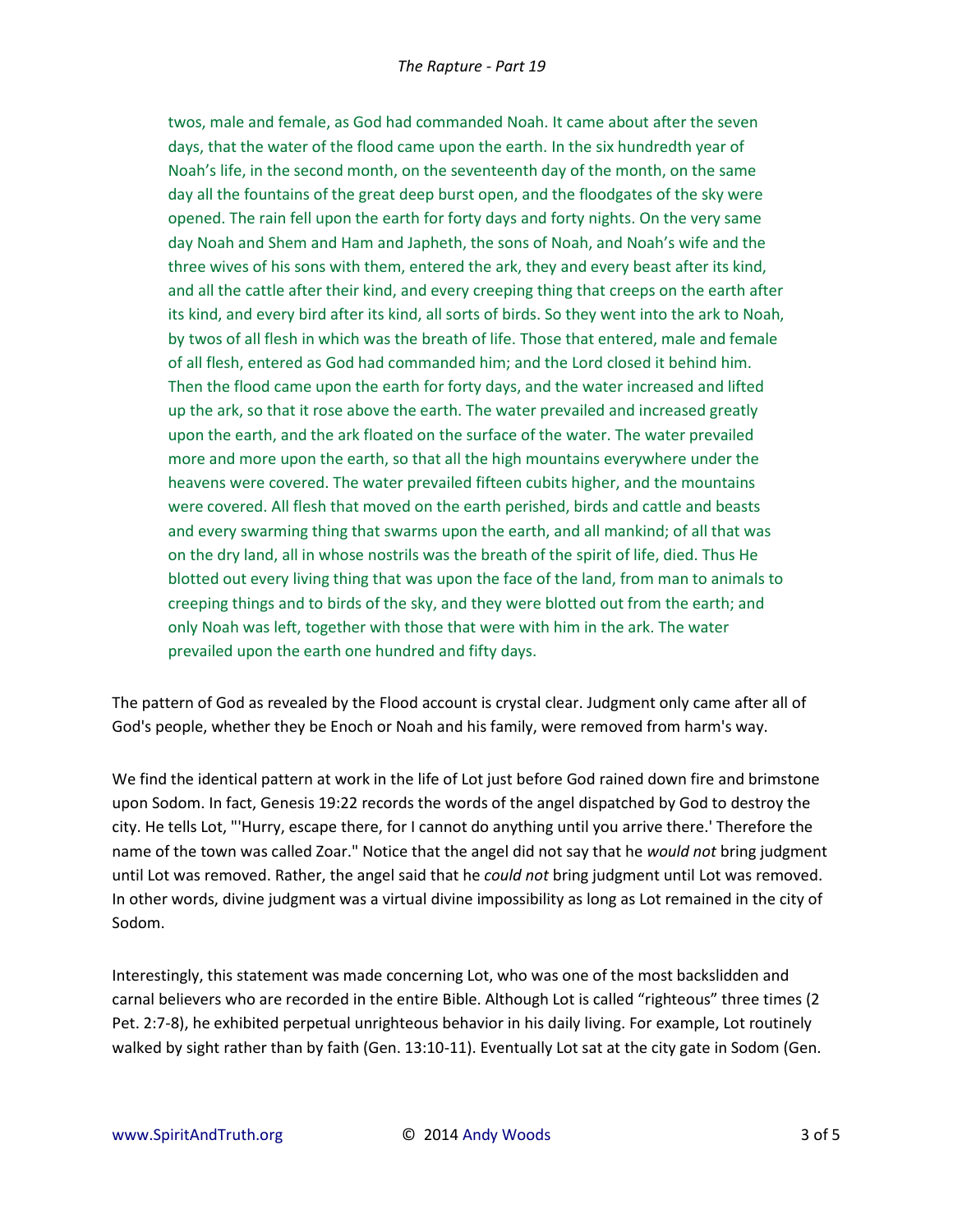19:1), implying that he rose to a position of prominence and authority in that wicked city. Apparently, Lot was well-accepted in Sodom. Lot was also the one who offered his virgin daughters to the Sodomite crowd for sexual purposes (Gen. 19:4-8). In fact, because of his backslidden condition, when Lot finally warned his own family and relatives regarding the reality of coming divine judgment upon Sodom, his sons-in-law attached no credibility either to Lot or his words of warning. Rather, they only thought that he was jesting (Gen. 19:14). The whole story of Lot concludes with him in a drunken state and in an incestuous relationship with his two daughters. From these unholy unions came forth the Ammonites and the Moabites, who were perennial enemies of Israel throughout the pages of God's Word (Gen. 19:30-38). In fact, if it were not for Peter's the threefold reference to righteous Lot (2 Pet. 2:7-8), there would scarcely be any evidence that this man was saved. Why does Peter refer to Lot as "righteous"? Lot was righteous positionally but not practically. Therefore, his soul was daily vexed or tormented (2 Pet. 2:8) due to the compromise in his life. Thus, Lot serves as a textbook example of the unfortunate reality and possibility of being a carnal or backslidden believer.

Yet, even Lot in his wayward, backslidden, and carnal state had to be removed from Sodom before the manifestation of divine wrath upon that evil city. Lot ultimately belonged to God and God's people are not appointed unto wrath. The story of Lot deals a serious blow to the *partial* rapture position. Recall that partial rapturism contends that only those believers who are earnestly waiting for, seeking, and living for the Lord will be raptured. Those believers in a backslidden state at the time of the rapture will be left behind. According to this view, the purpose of the Tribulation period is to bring the left-behind backslidden believers out of their spiritual slumber and into a sanctified state. As they are each brought out of their carnality, they will be raptured to heaven on an individual basis and at different times as the events of the Tribulation period unfold. However, the notion that carnal believers are left behind at the rapture, violates the paradigm of the Days of Lot. According to this pattern, even a backslidden believer had to be removed before judgment could come.

Some might question the above-described uses of symbolic parallels since the Old Testament also contains examples of God's people going through tribulation (Isa. 43:2; Dan. 3:19-27; 6:16-22). In such instances, believers are not exempted from trials but rather God protects His people in the midst of them. In other cases, God's people experience martyrdom in the midst of tribulation (Heb. 11:36-38). However, notice that all of these examples concern God's program for Israel rather than the church. As explained in prior articles, God deals differently with Israel than He does the church. God's future program for Israel involves the remnant coming to faith in Jesus in the midst of the coming Tribulation (Jer. 30:7; Zech. 12:10). On the other hand, the church will be exempted from the very time of the Tribulation itself (Rev. 3:10). Moreover, none of these examples pay sufficient attention to those two examples that the Lord brings to our attention in Luke 17:26-30 as God's paradigm for end time judgment. Instead of focusing on all of these other examples, the Lord specifically tells us to focus on the days of Noah and Lot in order to understand His pattern of end time dealings.